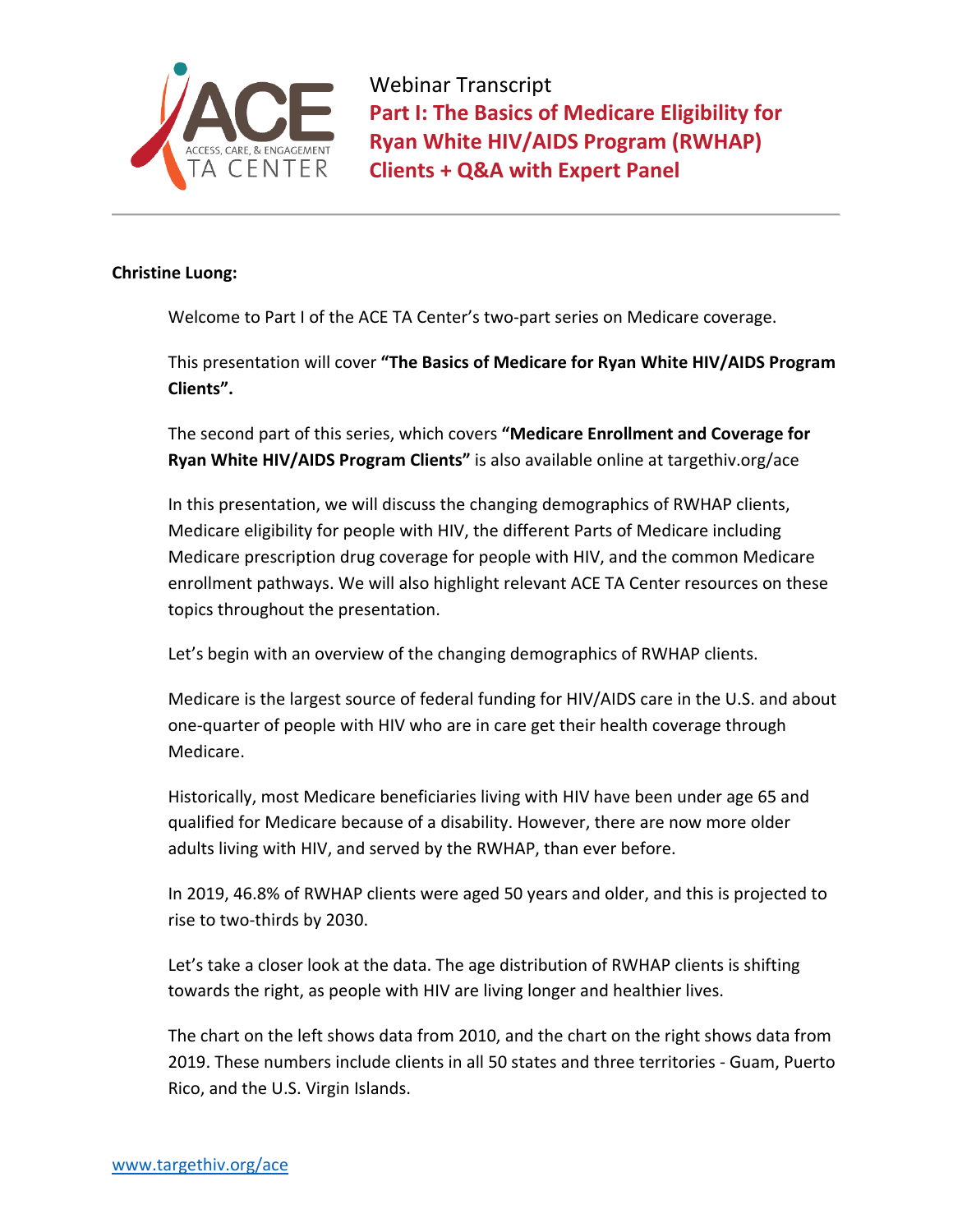

Looking specifically at the blue and green bars, you can see that the percentage of Ryan White program clients aged 35 to 54 decreased over time from 2010 to 2019. Combined, the proportion of people in these two age groups decreased from nearly 60% in 2010 to about 44% in 2019.

Next let's look at the orange and yellow bars, which represent all Ryan White program clients aged 55 and older. In 2010, just under 17% of Ryan White clients were 55 or older. In 2019, this increased to almost 33% - which is about 1 in every 3 clients.

As we've just mentioned, the proportion of clients aged 50 and older is expected to increase in the next decade or so, to about 2 in every 3 clients.

Now let's look at the characteristics of people with HIV who are enrolled in the Medicare program. Remember that not all of these people are Ryan White clients, and also there are lots of people that have been part of the Medicare program for many years, for reasons other than age.

The chart on top shows how current Medicare beneficiaries with HIV first became eligible for Medicare. 79% of Medicare beneficiaries with HIV are under age 65 and qualified due to disability. It is interesting to note that this is very different from the general population, where only 17% of Medicare beneficiaries qualify based on disability. The other 21% of Medicare beneficiaries with HIV qualified based on age alone.

The chart on the bottom shows that 69% of Medicare enrollees with HIV are actually dually eligible for both Medicare and Medicaid.

Next, let's talk about how people with HIV typically become eligible for Medicare.

To be eligible to enroll in Medicare, an individual must be a U.S. citizen or a legal resident for at least five years, with some exceptions. There are three primary ways that people with HIV can qualify for Medicare.

- Being at least 65 years old
- Being under 65 with a qualifying disability
- Having end stage renal disease (at any age)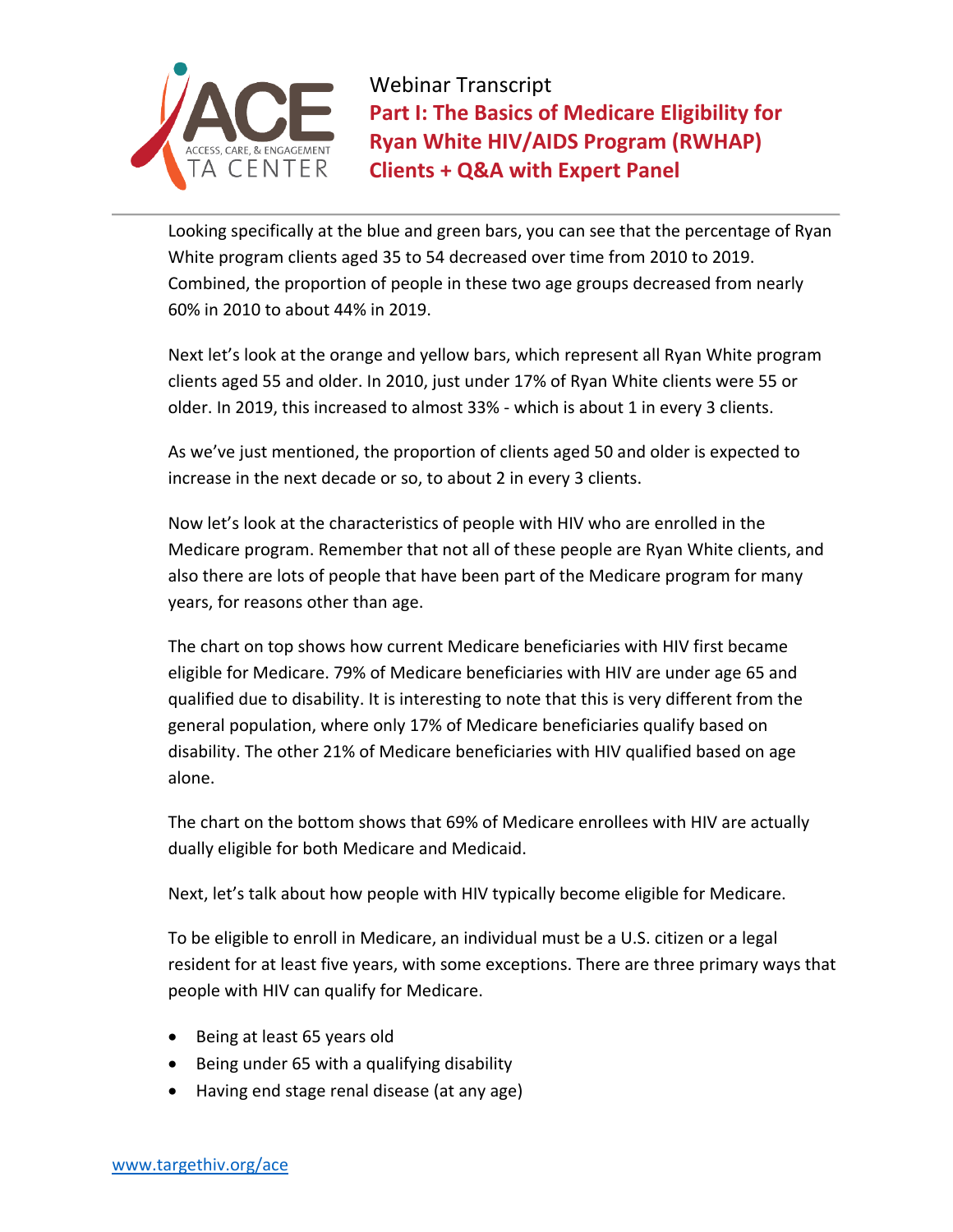

CMS has a calculator that you can use with your clients to determine Medicare eligibility, but this presentation will focus more on the first two eligibility pathways.

As we've just noted, any U.S. citizen or eligible legal resident qualifies for Medicare when they turn 65.

We'll go into the different parts of Medicare later in the presentation, but it's important to note here that in order to qualify for certain parts of Medicare without paying a monthly premium, the individual must have at least 40 quarters of Social Security work credits. This only applies if they want to get "premium-free" Medicare Part A. They can earn work credits by working in a job and paying Social Security taxes. Work credits are based on the individual's total annual wages or self-employment income.

They can earn one credit every quarter, which is 3 months, for a maximum of 4 credits per year. So 40 quarters or "credits" equals about 10 years worth of work. These credits do not have to be earned consecutively.

If the individual doesn't have enough credits by the time they turn 65, they can still enroll in Medicare Part A, but they may have to pay a premium for Part A coverage. The premium amount varies depending on how many credits the person has so far. They can also continue working past 65 in order to earn the 40 credits needed for "premium-free" Part A.

Certain people under the age of 65 are eligible for Medicare if they have a medical condition that meets the Social Security requirements for disability insurance, also known as SSDI, and have worked in jobs where they've paid taxes towards Social Security. After a person has received SSDI payments for at least 24 months – it does not have to be 24 consecutive months - they are automatically eligible for Medicare Parts A and B.

To qualify for "premium free" Medicare Part A hospital coverage through this pathway, the individual must also have 40 Social Security work credits – which is the same rule we just covered for people age 65 or older.

Generally, to qualify for SSDI, Social Security requires that a person's disability be severe enough to prevent them from doing any sort of substantial gainful employment for at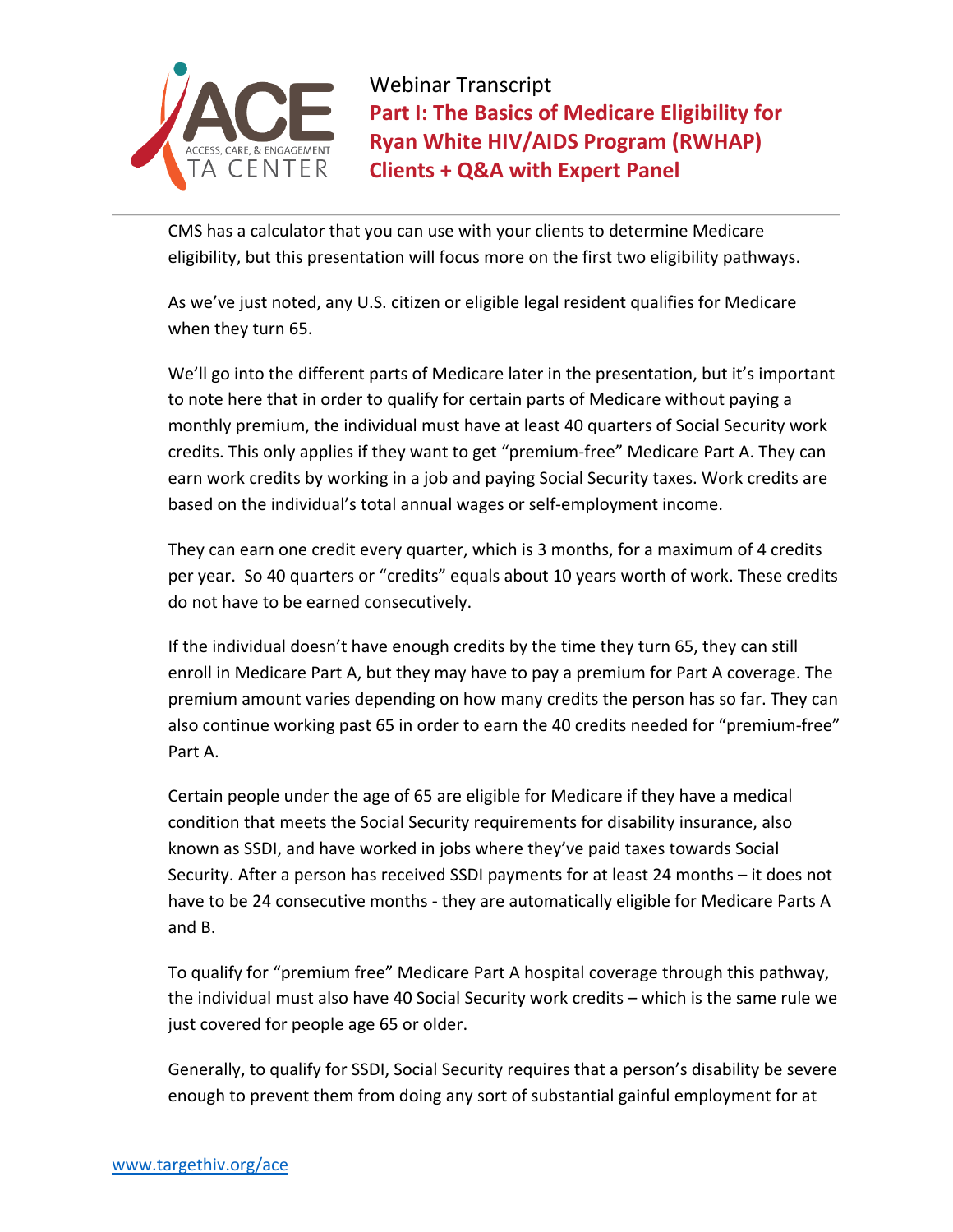

least a year or more. **While HIV is one of the medical conditions that Social Security considers for disability, HIV status alone generally does not qualify someone for SSDI.**  People with HIV may qualify when they have either a serious HIV-related condition, a qualifying CD4 count, repeated hospitalizations, or "repeated manifestations" of HIV that result in functional limitations.

To recap, a person with HIV who does not qualify for SSDI under the HIV rules can still qualify for Medicare coverage by meeting the medical requirements for another physical or mental health condition.

Now let's go over the different parts of Medicare.

There are three Parts to Medicare. The first is Medicare Part A -- which is hospital coverage. This covers inpatient hospital care, surgery, lab tests, skilled nursing facility care, hospice care, and home health care, among other things.

Medicare Part B includes medical coverage for services from doctors and other health care providers, including outpatient care, some preventive services, and home health care. Medicare Part B also covers medications administered by a physician and durable medical equipment.

Medicare Part D provides coverage for outpatient prescription drugs, including HIV antiretroviral medications. We'll talk more about each of the Medicare Parts throughout the presentation.

So to recap:

- Medicare Part A is hospital coverage for inpatient care.
- Medicare Part B is medical coverage that covers outpatient care, preventative services, and overall routine care.
- Medicare Part D is prescription drug coverage.

Even though there are multiple parts to Medicare, there only two options to get Medicare coverage – Original Medicare and Medicare Advantage. Let's look at those in more detail now.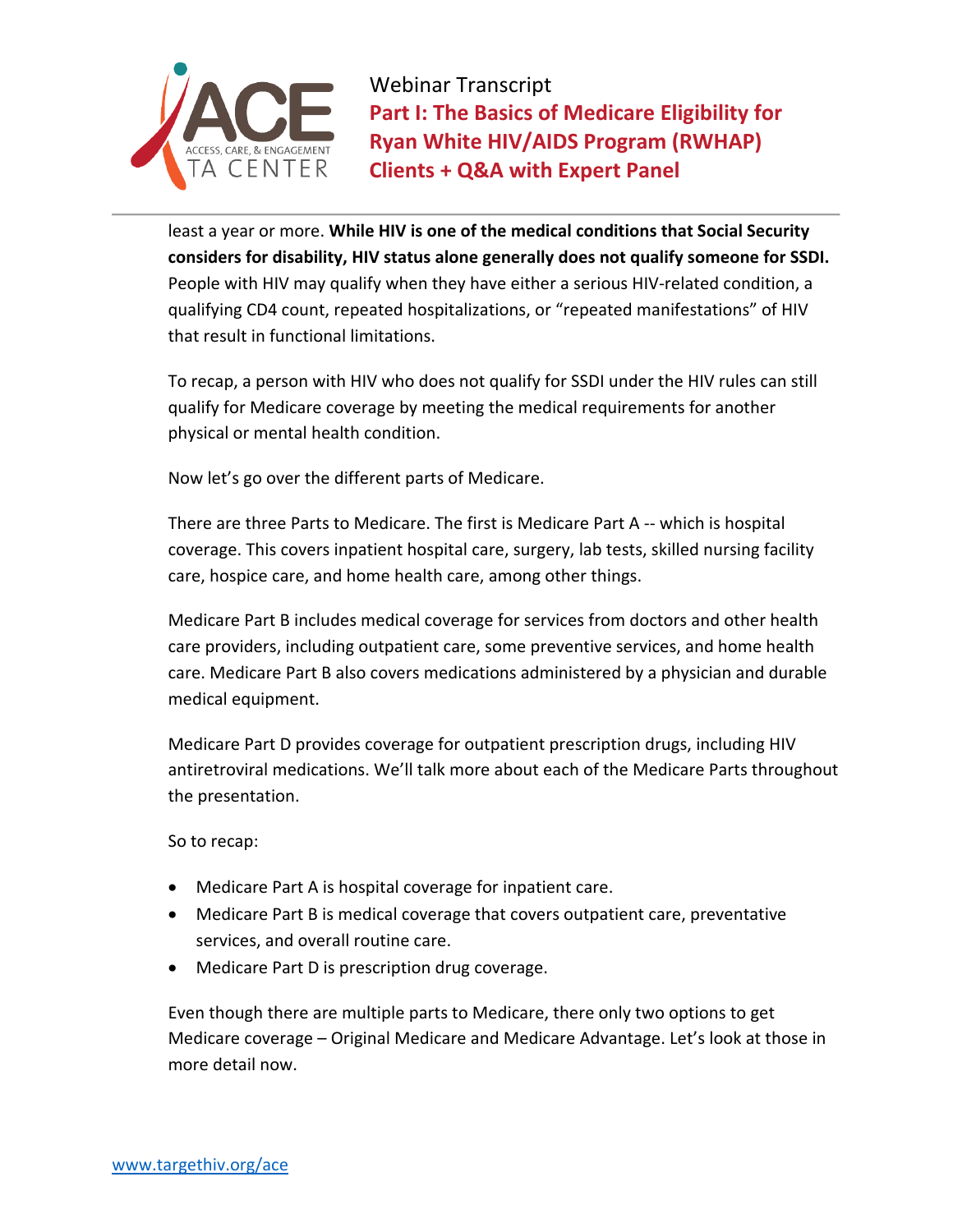

The first Medicare enrollment option is **Original Medicare**, also known as "traditional" Medicare. Original Medicare plans are administered by the federal government and include Medicare Parts A (hospital coverage) and Part B (medical coverage.)

Original Medicare does **NOT** include prescription drug coverage, or Part D. If an individual wants prescription drug coverage, they must purchase it separately. We'll explain how that works later in the presentation.

If a client opts for **Original Medicare ONLY**, please be advised that there are coverage gaps in Original Medicare, including deductibles and co-insurance.

For example:

- **The Medicare Part A deductible is based on a 90-day benefit period**, which means that the deductible can be applied more than once a year. And even after the Part A deductible is met, they may still be responsible for additional charges for long-term hospitalizations, skilled nursing care, and blood products.
- **Unlike Part A, the Part B deductible is based on an annual period.** However, after the Part B deductible is met, there is still a 20% coinsurance. What this means is Medicare will pay 80% of all approved charges, and the client is responsible for the remaining 20%. Depending on the cost of the service, 20% can add up quickly.

A client can also enroll in Medicare through a **Medicare Advantage** plan. These are plans that "bundle" Part A hospital coverage, Part B medical coverage, and Part D prescription drug coverage all together. Medicare Advantage is also known as Medicare Part C.

These plans may or may not have a monthly premium, and your local RWHAP and AIDS Drug Assistance Program (ADAP) may be able to help pay for this.

In addition to bundling hospital, medical, and prescription drug coverage, Medicare Advantage plans may offer extra benefits that Original Medicare plans do not - such as vision, dental, hearing, and wellness programs like gym memberships. Medicare Advantage plans are starting to offer more extra benefits than they have in the past, like transportation to doctor's visits, for example.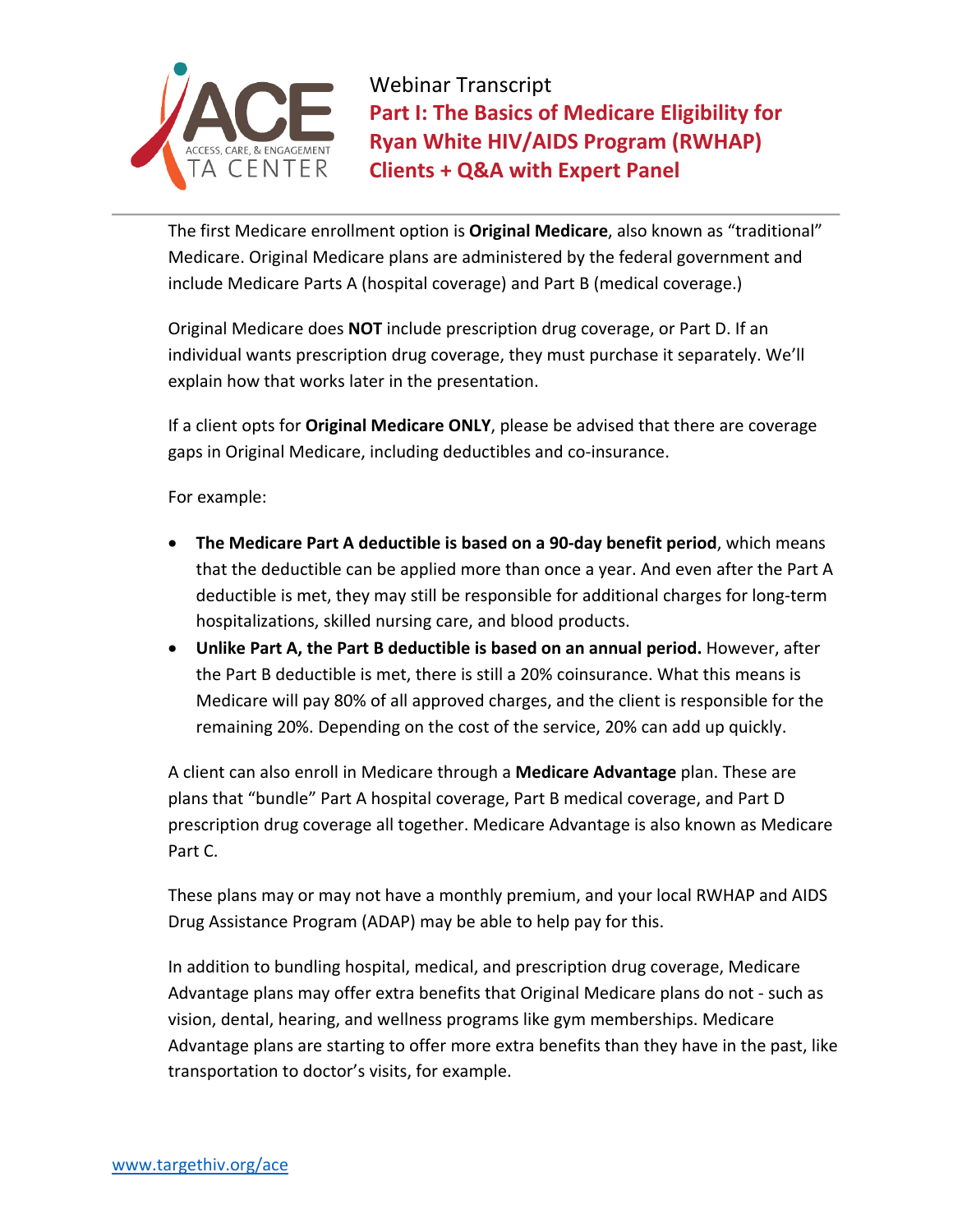

Unlike Original Medicare, Medicare Advantage plans are administered by private insurance companies that contract with the federal government. These plans are generally either an HMO or PPO plan with a specific network of preferred providers. A client may need to get some services approved ahead of time or get a referral to see a specialist. Medicare Advantage plans are also permitted to implement step therapy to manage drug coverage.

Most RWHAP programs recommend that clients enroll in Original Medicare, though this decision really depends on the Medicare Advantage market in your area. It is important to review the Medicare Advantage plans available in your jurisdiction to determine if they are a good option for your clients.

Again, it's important to note that Medicare Advantage plans have pros and cons just like any other plan and they may not be right for everyone.

For example:

- They are not always the best choice for people with HIV because they usually have more limited provider networks. This may make it harder for someone with complex conditions to continue seeing their existing providers, who might not all be innetwork.
- Co-pays and co-insurance for services can sometimes be higher under Medicare Advantage plans too.

In some cases, Medicare Advantage can be a good option for those with less complex medical needs and clients who wouldn't need to see a provider when traveling out of state.

Plan design and plan availability vary depending on where a client lives, so take the time to review what's available in their area. You can help clients shop for and compare plans by visiting Medicare.gov using their Plan Compare Tool.

Now, let's talk about Medicare Supplemental Insurance, or Medigap policies. While Original Medicare pays for most of the covered services and supplies, Medigap policies can help cover some of the gaps in Medicare Part A and B coverage, such as copays and deductibles.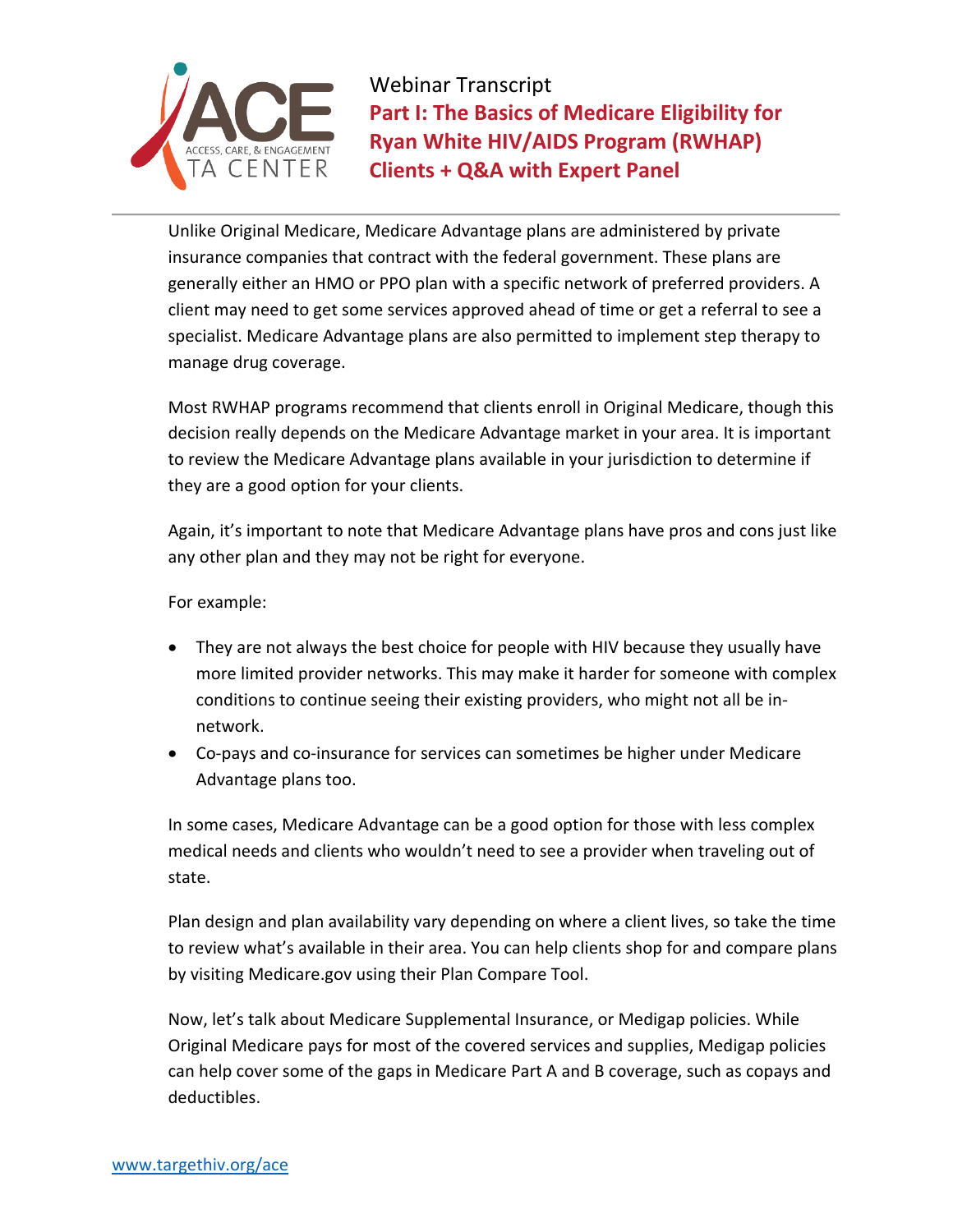

Medigap policies are sold by private companies. They are standardized by state and federal law and must clearly be identified to consumers as "Medicare Supplemental Insurance." A client must have Original Medicare – Parts A and B - to enroll in a Medigap policy. **An individual cannot be enrolled in both Medicare Advantage and a Medigap plan.**

These policies do **NOT** cover costs for Medicare Part D prescription drug coverage, such as copays, coinsurance, or deductibles. Part D has to be purchased separately.

Medigap beneficiaries pay a monthly premium that determines exactly what their outof-pocket costs will be, if any. ADAP may or not be able to pay this. Usually, the more expensive the plan, the greater the benefits. However, Medigap policies generally don't cover things like long-term care, vision, or dental care.

Despite these limitations, Medigap plans may still be a good option for clients with more complex medical needs or clients who travel during the year and anticipate needing to see a provider outside of the country. You can help clients shop for and compare Medigap plans by visiting Medicare.gov and using their Medigap Plan Finder Tool.

Let's recap what we've covered so far.

## **Starting with Original Medicare on the left side of the table:**

- Original Medicare includes Part A hospital coverage and Part B medical coverage.
- For Part A hospital coverage, most people do **NOT** have to pay a premium as long as they have sufficient work credits to qualify for "premium free" Part A. This applies to anyone who qualifies for Medicare due to age or disability. People who don't qualify for premium-free Part A can pay a monthly premium depending on how many work credits they've earned so far.
- Part B medical coverage is **NOT** tied to work credits.
- And finally, clients can add-on Medigap supplemental coverage and Part D prescription drug coverage.

## **Now let's take a look at Medicare Advantage plans on the right side of the table:**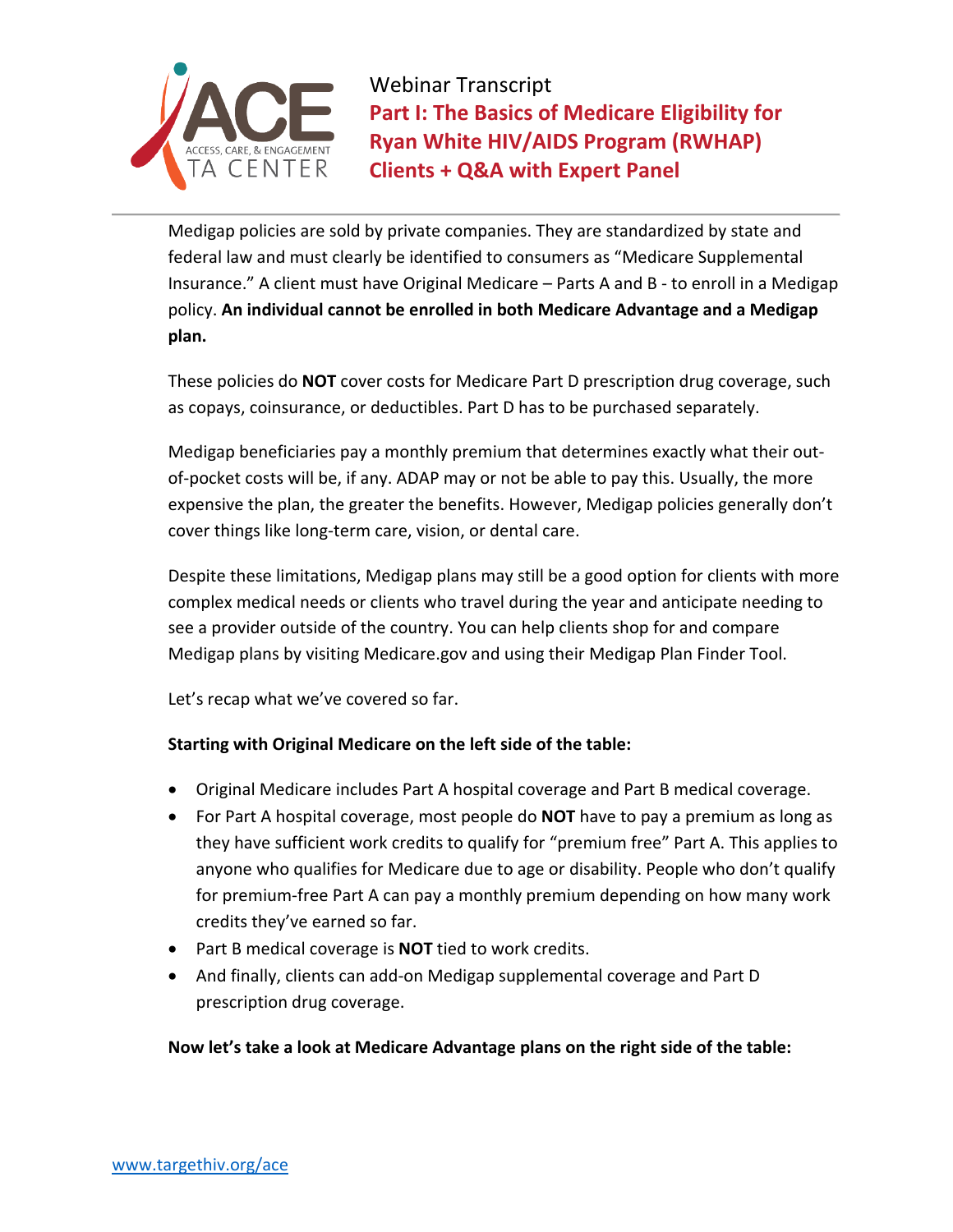

- Medicare Advantage bundles Part A hospital coverage, Part B medical coverage, and Part D prescription drug coverage. They can also offer extra benefits that Original Medicare does not have.
- Advantage plans may or may not have a monthly premium, but they do have a yearly limit on out-of-pocket costs for Medicare Part A and B covered services.
- And finally, remember that an individual cannot buy or use supplemental Medigap policies if they have a Medicare Advantage plan.

Again, it's important to compare plans to see which will be best for your client. You can shop and compare Original Medicare and Medicare Advantage Plans at medicare.gov.

The RWHAP, including ADAP, may help **pay in full or in part** for Medicare premiums, deductibles, and copayments. It is important to check with your local ADAP to determine how it may be able to help with costs as this varies by state.

Now let's take a deeper dive into Medicare Part D prescription drug coverage.

There are two ways to get Medicare prescription drug coverage: either by **purchasing an optional Medicare Part D prescription drug coverage plan** after enrolling in Original Medicare (Parts A or B), or by **enrolling in a Medicare Advantage plan** that bundles the prescription drug coverage along with the Part A and B hospital and medical coverage.

All Medicare prescription drug plans must provide a standard level of coverage set by Medicare, but may offer different combinations of coverage and cost sharing. Medicare drug plans may differ in the prescription drugs they cover, how much individuals have to pay, and which pharmacies they can use.

- All Medicare prescription drug plans are required to cover all or nearly all drugs in six "protected" drug classes, including antiretroviral treatments for HIV.
- HIV drugs are required to be covered without any utilization management such as **prior authorization** (which requires a coverage and utilization review before prescribing a preferred drug regimen) or **step therapy (**which is the process of starting patients on a less expensive treatment regiments and requiring them to "fail" on these options in order to get access to the prescriber's preferred or recommended regimen).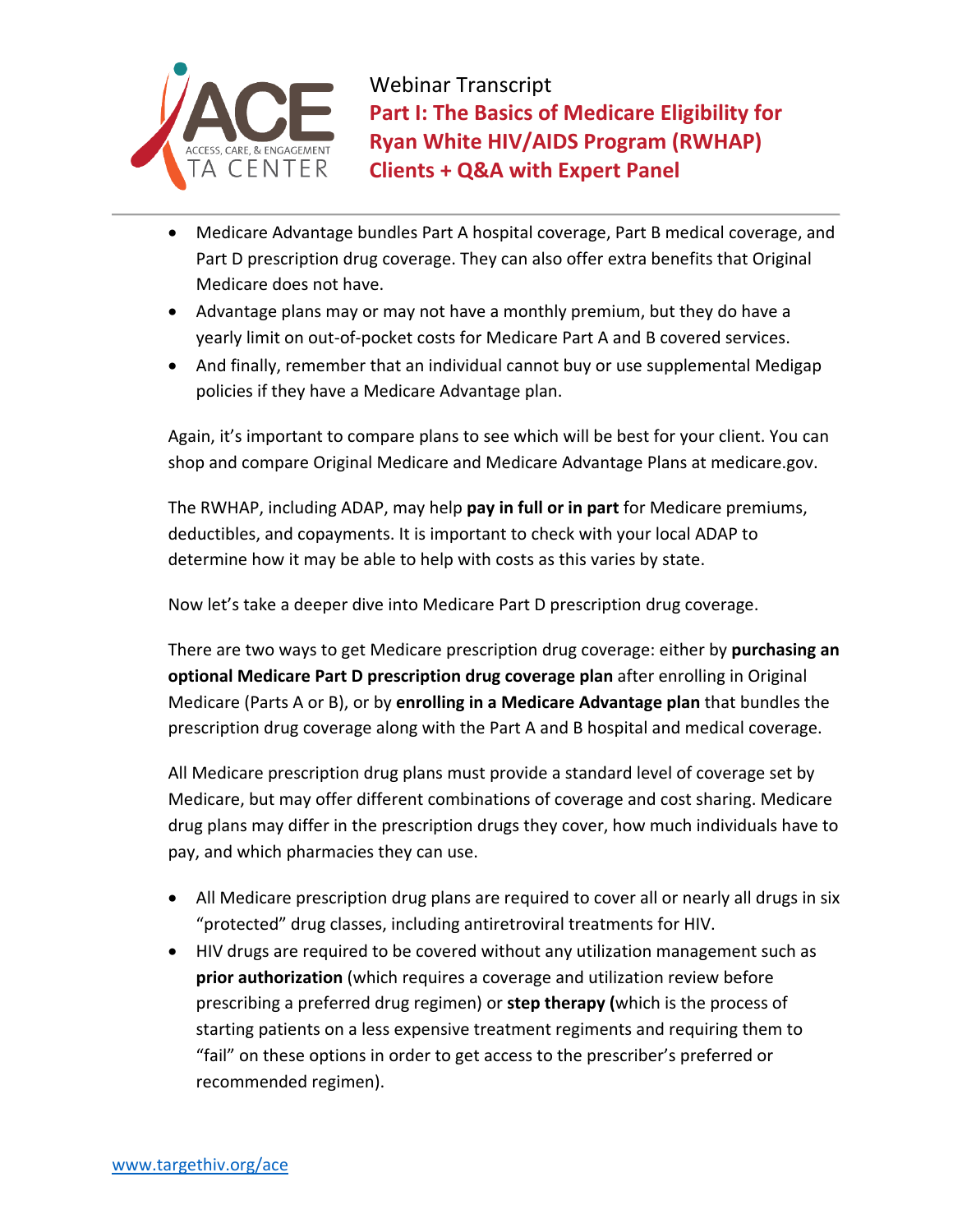

• However, there are some Part D restrictions for non-HIV medications, including "medication not on formulary" and "quantity limit" issues. Providers can generally work with a Part D plan insurance carrier to request a "prior authorization" or "exception" that overrides these restrictions.

Original Medicare enrollees only need to have Medicare Part A or Part B at minimum to purchase a Part D plan, but you should encourage your clients to enroll in both Part A and B when they first become eligible - **UNLESS** they have coverage that allows them to defer enrollment without incurring a penalty. We'll discuss what that means in just a minute.

Part D premiums may be expensive. It is important to work with your clients to see if they are eligible for the federal Extra Help program, which helps people with limited income and resources to pay for **some or all** of their Medicare prescription drug program costs, like premiums, deductibles, and co-insurance.

Those who are not eligible for Extra Help will have a monthly premium for their Part D plan, but most if not all ADAP programs can pay this premium for clients who are active in their program.

If your client is enrolled in Original Medicare but they choose not to enroll in Part D prescription drug coverage when they first become eligible for it, they will likely have to pay a late enrollment penalty if they choose to enroll later on. However, your client will not have to pay a late enrollment penalty if they have other creditable prescription drug coverage, which is defined as coverage that provides at least as much as Medicare's standard prescription drug benefits.

Some examples of creditable prescription drug coverage include: TRICARE, the Indian Health Service, Veterans Affairs, coverage from an employer or union, and coverage from the Marketplace. Note that **ADAP is NOT considered creditable coverage**.

If you are unsure whether your client's current prescription drug coverage is considered "creditable", you should encourage them to contact their coverage provider directly.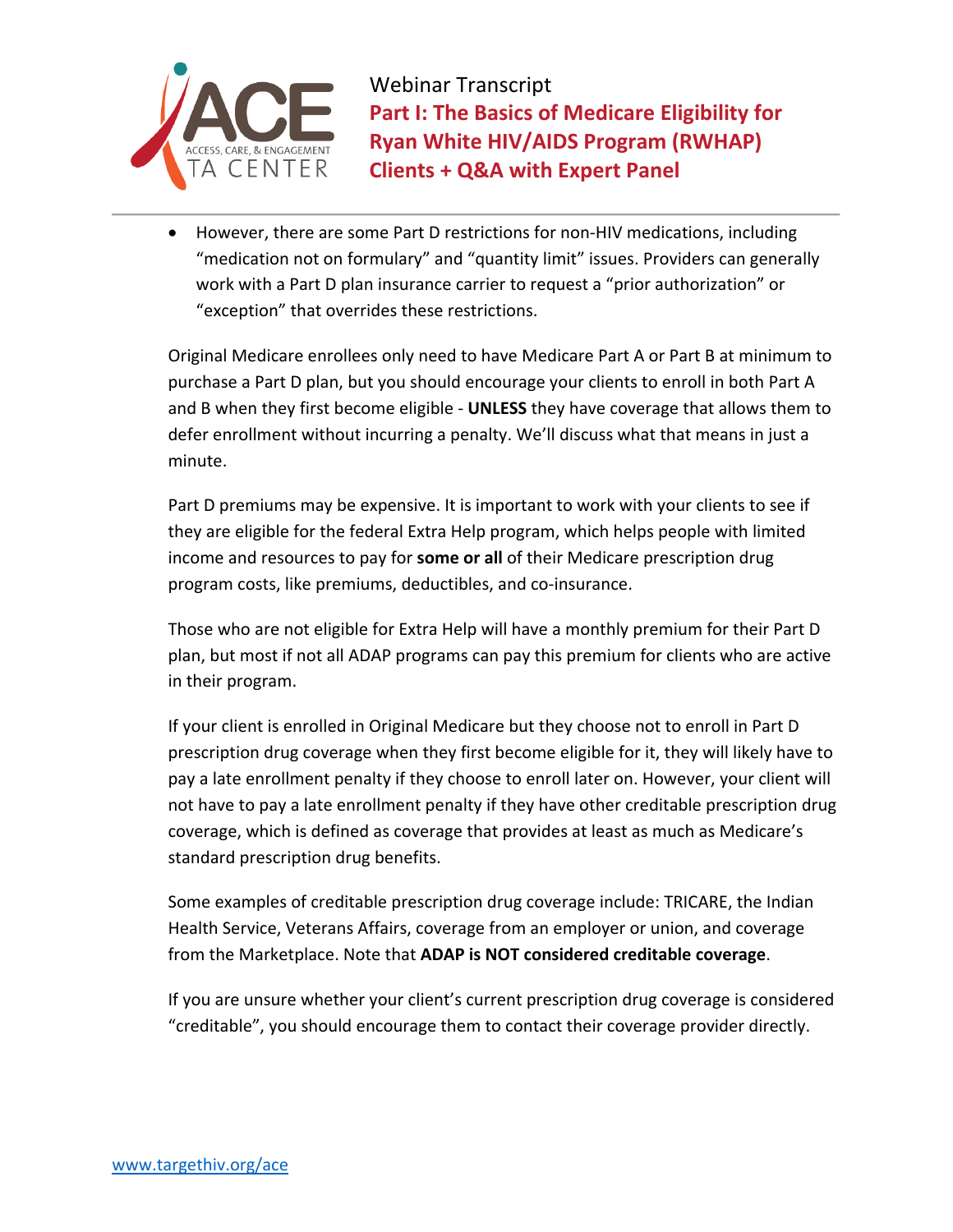

You may have heard about the Medicare "donut hole" or coverage gap for prescription drug coverage. This refers to the gap when an individual's initial Medicare prescription drug coverage has ended, but they don't yet qualify for catastrophic coverage.

- An individual enters the "donut hole" when their total drug costs—including what they have paid and what their plan has paid for prescription drugs - reaches a certain amount, called the initial coverage limit. **In 2021, for example, the initial coverage limit was \$4,130.**
- When a person is in the "donut hole," the amount they pay for prescription drugs will be higher until they have met the limit for True Out-of-Pocket Costs, also known as TrOOP. **In 2021, for example, the TrOOP limit was \$6,550.**
- Once the individual meets the TrOOP limit, their plan's catastrophic coverage threshold kicks in and from then on, they will pay significantly lower costs for the remainder of the year. The plan resets again the following year.

## **Note that both the initial coverage limit and the True Out-of-Pocket Costs (TrOOP) limit change every year. You should check Medicare.gov for updated numbers.**

ADAP expenditures for clients with Medicare Part D coverage count toward their trueout-of-pocket costs, which helps clients reach their catastrophic coverage level faster. Check with your local ADAP about how they can help clients pay for drug coverage in the coverage gap.

There are four primary ways that a client can enroll in Original Medicare or a Medicare Advantage Plan, based on their age and specific life circumstances.

- First, if they receive **Social Security Disability Insurance (SSDI) or Social Security retirement benefits** before the age of 65, they will be automatically enrolled in Medicare Parts A and B when they become eligible for Medicare at age 65. Their Medicare card will come in the mail three months before their 65th birthday. The earliest that they can start receiving Social Security retirement benefits is age 62.
- The second option is to enroll through the **Initial Enrollment Period (IEP)**. If a client is about to turn 65 but have not yet started to receive Social Security retirement benefits, they can enroll in Medicare during their Initial Enrollment Period.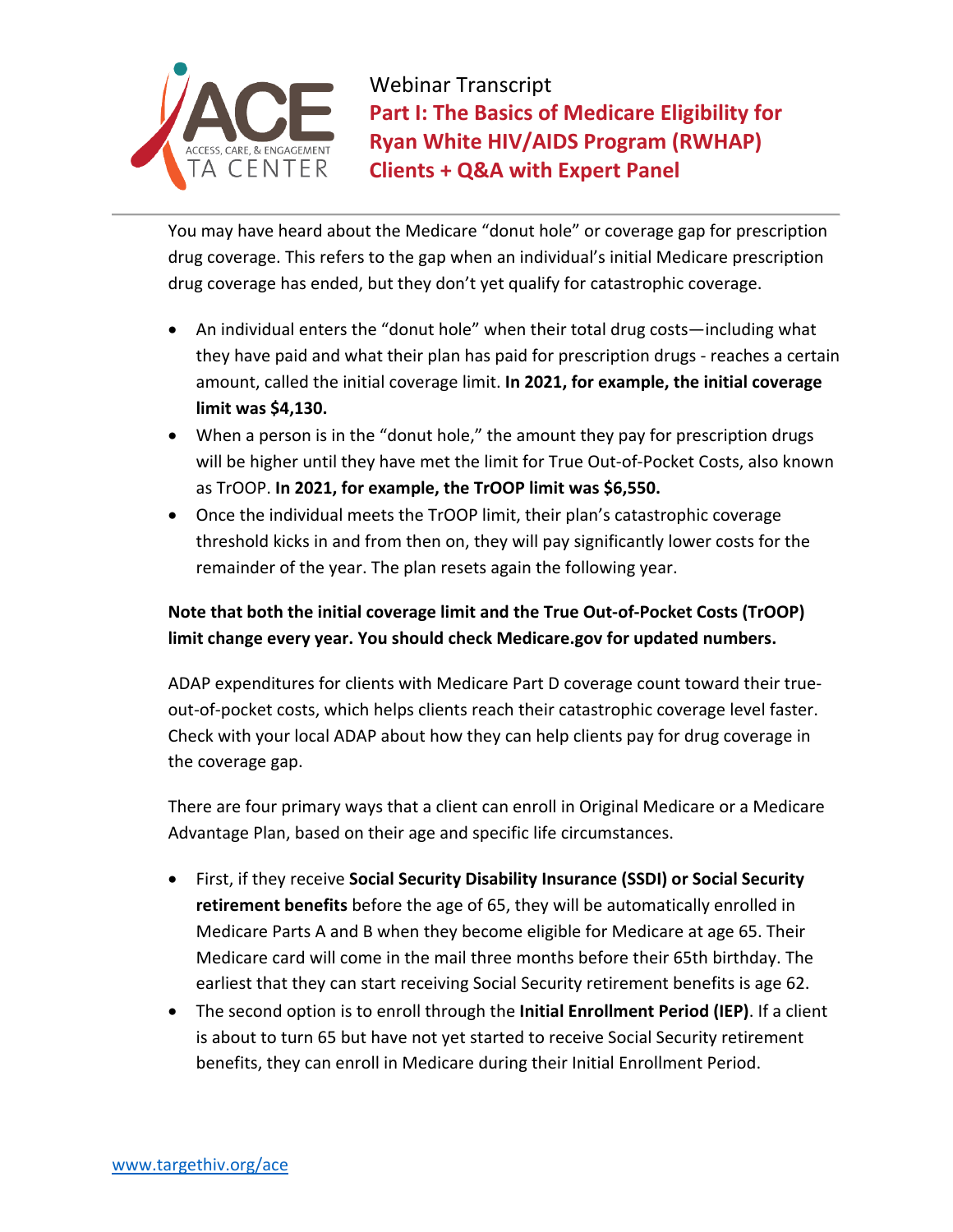

- If a client is transitioning from employer coverage after age 65, they will qualify for a **Special Enrollment Period (SEP)** after their Initial Enrollment Period has passed.
- And finally, there is a **General Enrollment Period (GEP)** if a client has missed the Initial Enrollment period and they do not qualify for the Special Enrollment Period.

Now let's explore the IEP, SEP, and GEP in more detail.

The Medicare **Initial Enrollment Period**, or IEP, is a seven month period centered around the month of a persons  $65<sup>th</sup>$  birthday. Some people call the IEP the "3-1-3" period. It starts three months BEFORE the 65<sup>th</sup> birthday, includes the month the person turns 65, and ends three months AFTER they turn 65.

If an individual signs up for Medicare during the first three months of their IEP, in most cases their coverage will start on the first day of the month they turn 65. If they sign up for Medicare during their birthday month or during the three months afterwards, their coverage will start anywhere between one to three months later, depending on the exact timing of their enrollment.

We want to stress how important the Initial Enrollment Period is, because if an individual misses it, it can mean a lifetime of increased costs in the form of penalties.

For Medicare Part B, if an individual does not sign up for Part B during their IEP when they turn 65 - either through Original Medicare or a Medicare Advantage plan - and they also don't have employer-sponsored insurance, they will be subject to a late enrollment penalty. This penalty is an additional 10% of the standard Part B premium for each 12 month period they were eligible but didn't enroll. This penalty continues forever, for as long as they have Part B coverage.

Medicare Part D also has a late enrollment penalty. It's significantly smaller compared to Part B, but still a lifetime penalty.

If you'd like to learn more about Medicare late enrollment penalties, watch Pt 2 of our two-part series, which is available on the ACE TA Center website.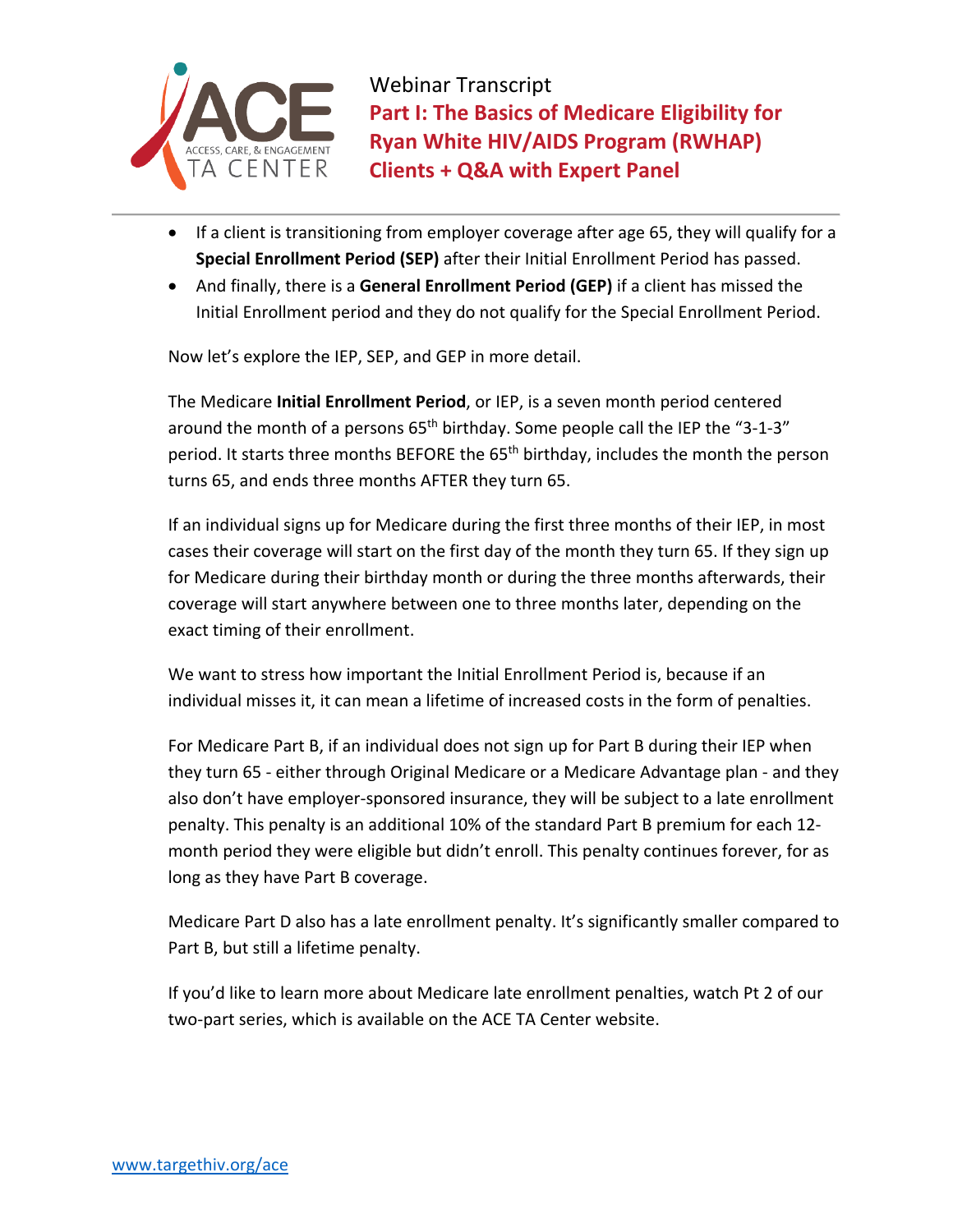

Now let's talk about the Medicare Special Enrollment Period. This enrollment option applies if a client is still working past age 65 and have employer-sponsored insurance (or have employer coverage through their spouse who's still working).

But when the client quits, retires, or otherwise loses that employer-sponsored insurance, they will qualify for an 8-month SEP to help them transition to Medicare. If they enroll during that 8-month period, their coverage will begin the first month after they sign up.

Please keep in mind, however, that COBRA health plans are NOT considered employersponsored coverage. **If a client is currently covered by a COBRA plan, they will NOT be eligible for a Special Enrollment Period when their COBRA coverage ends.**

One final thing to note about Medicare and employer-sponsored insurance is that even if a client is keeping their employer coverage, they can actually enroll in just Medicare Part A if they qualify for premium-free Part A. Remember, this is possible if they have 40 work credits or approximately 10 years of work history.

Finally, if a client misses their Initial Enrollment Period and they also do not qualify for a Special Enrollment Period , they can enroll during the General Enrollment Period, which runs from January 1 to March 31 annually, but their coverage won't begin until July 1 of that year.

During the GEP, they can enroll in Medicare Part A and Part B for the first time. However, they cannot enroll in Medicare Part D during the General Enrollment Period, only when their Part A or B coverage begins in July. By then, they may have already incurred a Part B or Part D late enrollment penalty, which gets added on top of their monthly premium.

Here is a recap of the 4 enrollment pathways we've just described, oriented along the lifespan to show when someone can enroll in Medicare based on their age and specific life circumstances. Going from top left to bottom right:

- The earliest that someone can enroll in Medicare is through the Social Security pathway, either by:
	- o Claiming Social Security disability benefits (at any age) or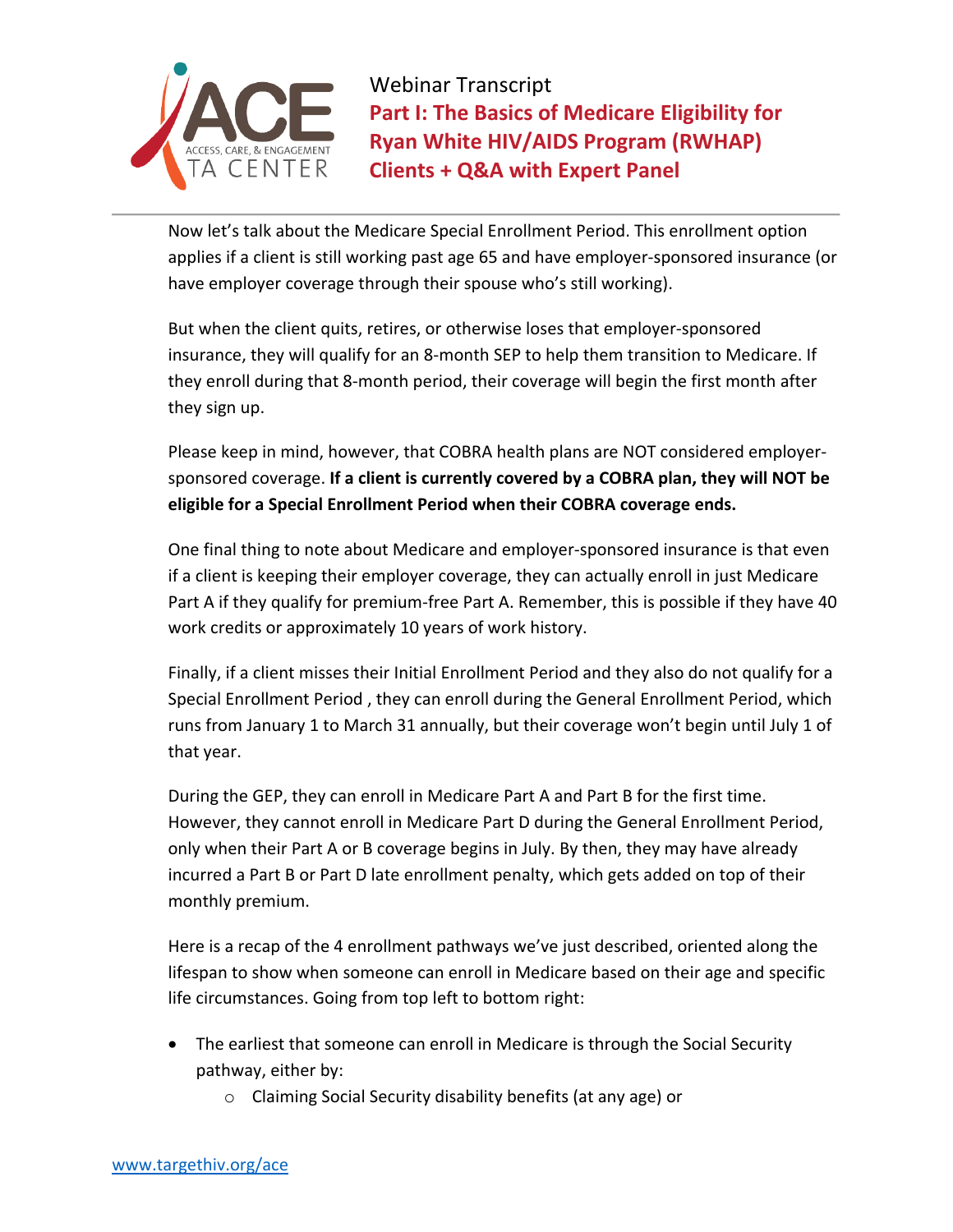

- o Receiving retirement benefits (as early as age 62) and then automatically becoming enrolled at 65.
- Then there is the Initial Enrollment Period, which is a 7 month period centered around the month that a person turns 65.
- Next is the Special Enrollment Period, which can be triggered if someone continues working past age 65 and then lose employer-sponsored coverage. This is an 8 month period.
- And finally, the General Enrollment Period is takes place at the beginning of each calendar year for anyone who was otherwise ineligible or unable to enroll through the other pathways.

The longer a person waits, the more likely it is they will have to pay a penalty. We want to stress again how important it is to enroll, and encourage your clients to enroll, when they first become eligible.

Your client may want to make changes to their coverage after they have already enrolled in a plan. There are two enrollment periods each year where an individual can make changes to Medicare coverage for the following year.

**The Open Enrollment Period for Medicare Advantage and Medicare drug coverage is from Oct. 15 to Dec. 7 annually, also known as the Fall Open Enrollment Period.** During this time, an individual who already has Medicare coverage can:

- change from Original Medicare to Medicare Advantage (or vice versa)
- switch from one Medicare Advantage plan to another with or without drug coverage
- join or switch Medicare drug plans
- drop Medicare drug coverage completely

Any changes made during this period will take effect on Jan. 1 the following year.

**The Medicare Advantage Open Enrollment Period, also known as the General Enrollment Period from the previous slide, is from Jan. 1 to Mar. 31 annually.** During this time, an individual who already has Medicare coverage can:

- switch from one Medicare Advantage plan to another, or
- drop their Medicare Advantage plan and go back to Original Medicare.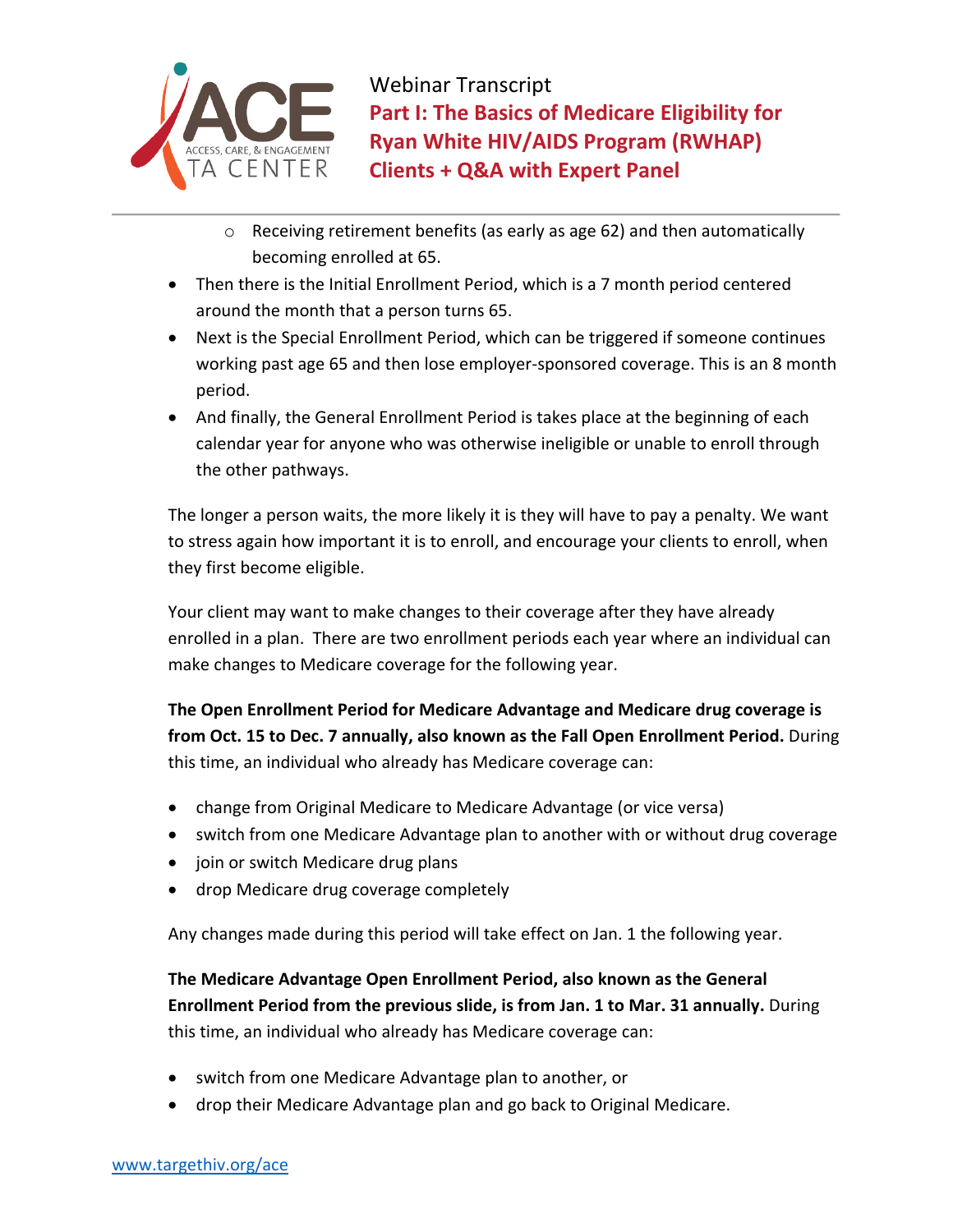

Any changes made during this period will take effect on the first of the month after the plan receives the request.

The ACE TA Center has a number of resources to help case managers and other Ryan White staff to learn more about Medicare eligibility, enrollment, and coverage for RWHAP clients and other people with HIV. Much of what was covered in this presentation is described in the following tools.

The first is **The Basics of Medicare for RWHAP Clients**, which talks about the common eligibility pathways for people with HIV and the different parts of Medicare. This resource is also available in Haitian Creole and Spanish.

The second tool is **Medicare Prescription Drug Coverage for RWHAP Clients**, which talks about how to get prescription drug coverage, the donut hole, coverage for HIV medications, and how ADAP can help with costs.

The third tool is **How Medicare Enrollment Works**, which goes into detail about the Initial Enrollment Period, Special Enrollment Period, and General Enrollment Period, as well as how a client can avoid penalties and make changes to their existing Medicare coverage.

Finally, we have a resource designed specifically for clients, called **The ABCDs of Medicare Coverage**. This is a brief, plain language tool that describes the different parts of Medicare and the difference between Original Medicare and Medicare Advantage. You can print this out and give it to your clients to read on their own or to discuss with you during an appointment.

You can find these tools and more at targethiv.org/ace/medicare

We've reached the end of our presentation on **The Basics of Medicare Eligibility for Ryan White HIV/AIDS Program Clients**. Visit the ACE TA Center, sign up for our mailing list, download tools and resources, and more at targethiv.org/ace. If you have questions, you can contact us at acetacenter@jsi.com. Thank you.